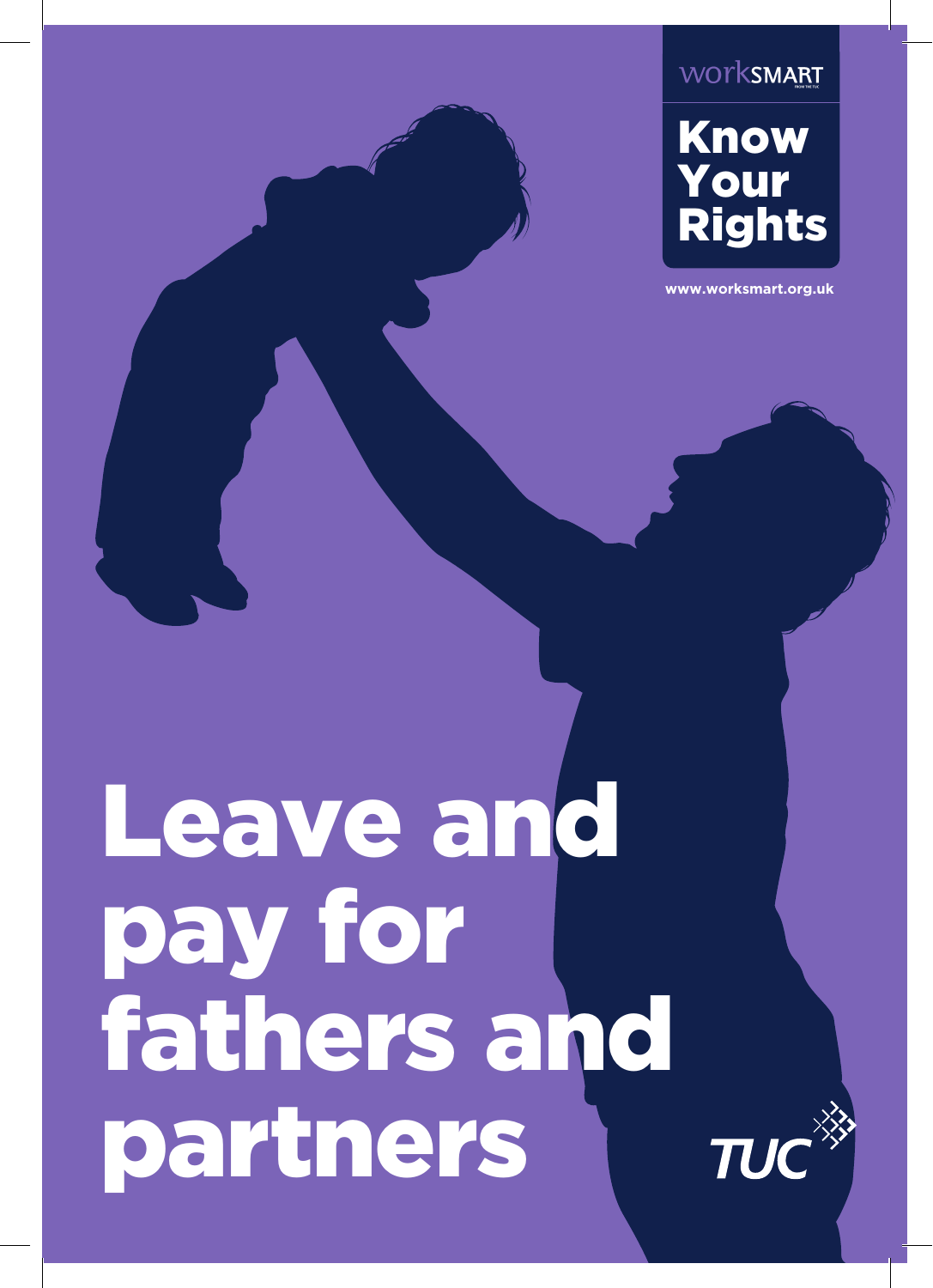If you are an expectant father or the partner of someone due to give birth or adopt a child, you could be entitled to time off to attend ante-natal appointments plus up to two weeks' paid paternity leave. You may also be able to take more time off in the first year as Shared Parental Leave and be entitled to some Shared Parental Pay.

Other rights that may help you combine paid work with looking after your child include unpaid parental leave, the right to request flexible working and emergency time off for dependants.

This booklet explains who is entitled to these rights and how they work. It focuses on how these rights work following the birth of a child. If you are adopting a child or using a surrogate to have a child you may want to refer to the Know Your Rights leaflets for these situations.



### Check your rights with your employer

This booklet covers the basic (sometimes called 'statutory') rights that employers must provide to qualifying expectant fathers and partners who work for them. Your employer may offer better rights than the legal minimum and you need to check your contract of employment or your staff handbook to find out what your entitlement with your current employer is. If you work for an organisation that recognises unions, you are likely to have better than the legal minimum rights as unions have pushed for higher contractual pay during paternity leave.

#### **Are you a worker or employee?**

This is an important question because most of the rights described in this booklet only apply to employees. Not everyone who works for someone else is an employee in the eyes of the law. If your employer tells you that you are not an employee, for example, because you are selfemployed or an agency worker, you should seek advice and clarification to make sure that this is really the case and you are not missing out on leave and pay that you are entitled to.

#### **Same-sex partners**

Same-sex partners are entitled to the same basic leave and pay rights as opposite-sex partners when they have children. If employers provide better contractual rights to leave and pay then they must provide these to same-sex partners too. To exclude same-sex partners would be sexual orientation discrimination, which is unlawful.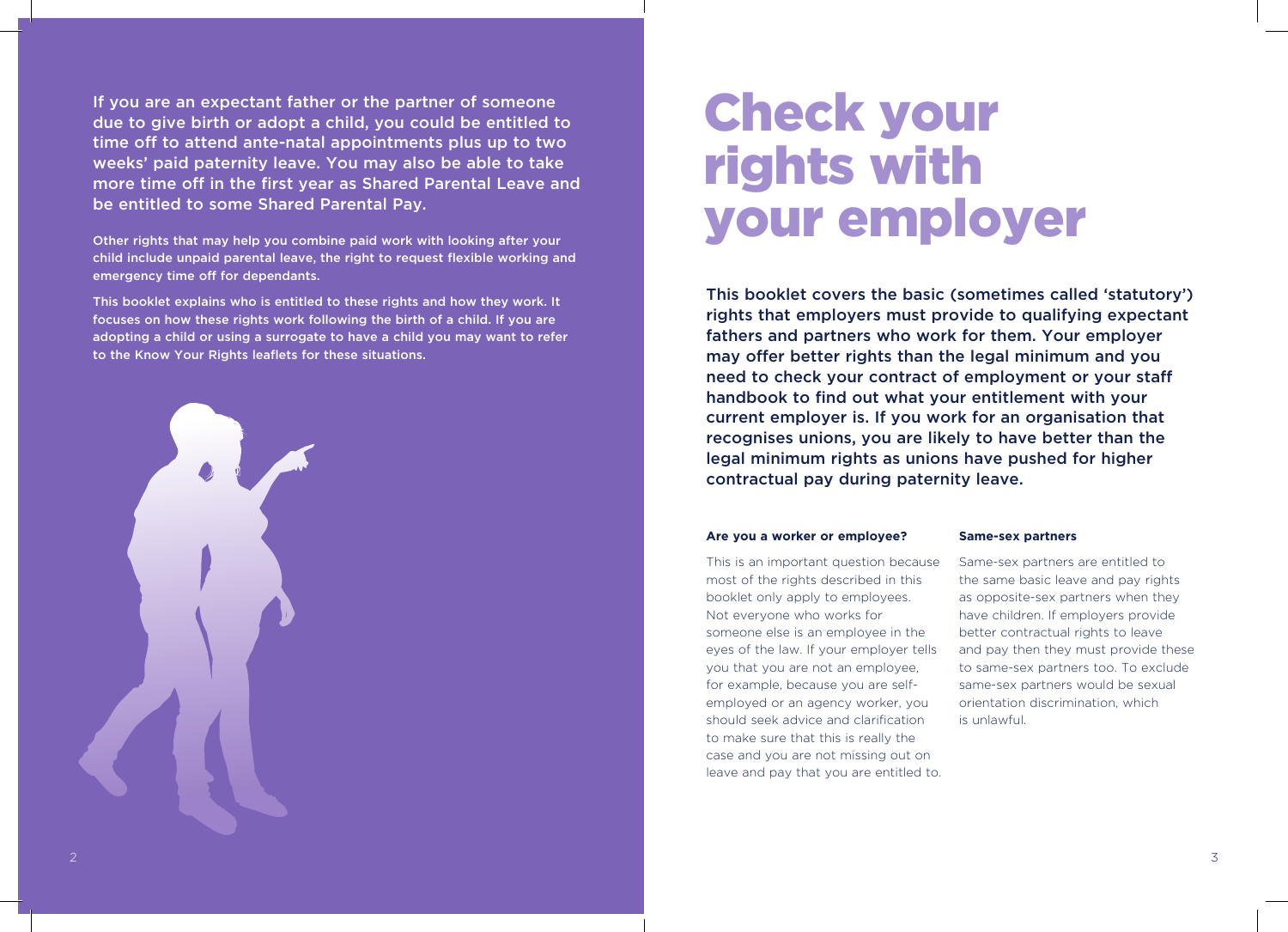### Time off to attend ante-natal appointments

From 1 October 2014, an expectant father or the partner of a pregnant woman is entitled to unpaid time off work to attend up to two ante-natal appointments. The maximum amount of time off work that you can take for each appointment is 6.5 hours.

A 'partner' is a spouse, civil partner or someone who lives with and is in a long-term relationship with the pregnant woman.

All employees have this right from day one. Agency workers qualify for this right if they have been in the same role for the same hirer for 12 weeks or more.

Your employer can ask you for a signed declaration stating:

- the date and time of the appointment
- that you qualify for the right as the expectant father or partner of the pregnant woman
- that the appointment is made on the advice of a doctor, midwife or nurse.

Your employer cannot ask you for the appointment card because this is the property of the pregnant woman.

The right is to time off work to attend an appointment if the pregnant woman wishes you to be there. It is not a right to attend an appointment. Ante-natal appointments are about monitoring the health and well-being of the mother and unborn baby and it is up to the pregnant woman to decide who she wants to accompany her to the appointment.

### Paternity leave and pay

The basic right to paternity leave is one week or two consecutive weeks' leave around the time of the birth.

Statutory paternity pay is paid at a flat rate for each week of paternity leave (or 90 per cent of your normal earnings if that is lower). See **www. gov.uk/paternity-pay-leave/pay** for the current rate of statutory pay.

Remember you may be entitled to a higher rate of pay from your employer, so check your contract of employment or staff handbook. Your employer may ask you to complete the form SC3 which is available from HMRC before you take your paternity leave. You must complete this form if you are going to claim statutory paternity pay.

#### **Eligibility for paternity leave**

You are entitled to paternity leave if you:

- have been continuously employed by your employer for 26 weeks or more by the 15th week before the baby is due and are still employed by them
- are the father of the child and expect to have responsibility for raising the child

#### OR

• you are the spouse, civil partner or co-habiting partner of the child's mother and expect to have the main responsibility along with the mother for raising the child.

To qualify for statutory paternity pay, you must also earn, on average, the Lower Earnings Limit or more in the eight-week period before the 15th week before the week the baby is due. (Find the Sunday immediately before the due date and count back 15 Sundays from then).

The earliest paternity leave can start is the date the child is born. If necessary, you can use the emergency right to unpaid time off for dependants to make sure you are there for the labour and birth.

Paternity leave must be taken within 56 days of the birth of the child. If the baby is born prematurely then you have 56 days from the first day of the week in which the child was due to take your leave.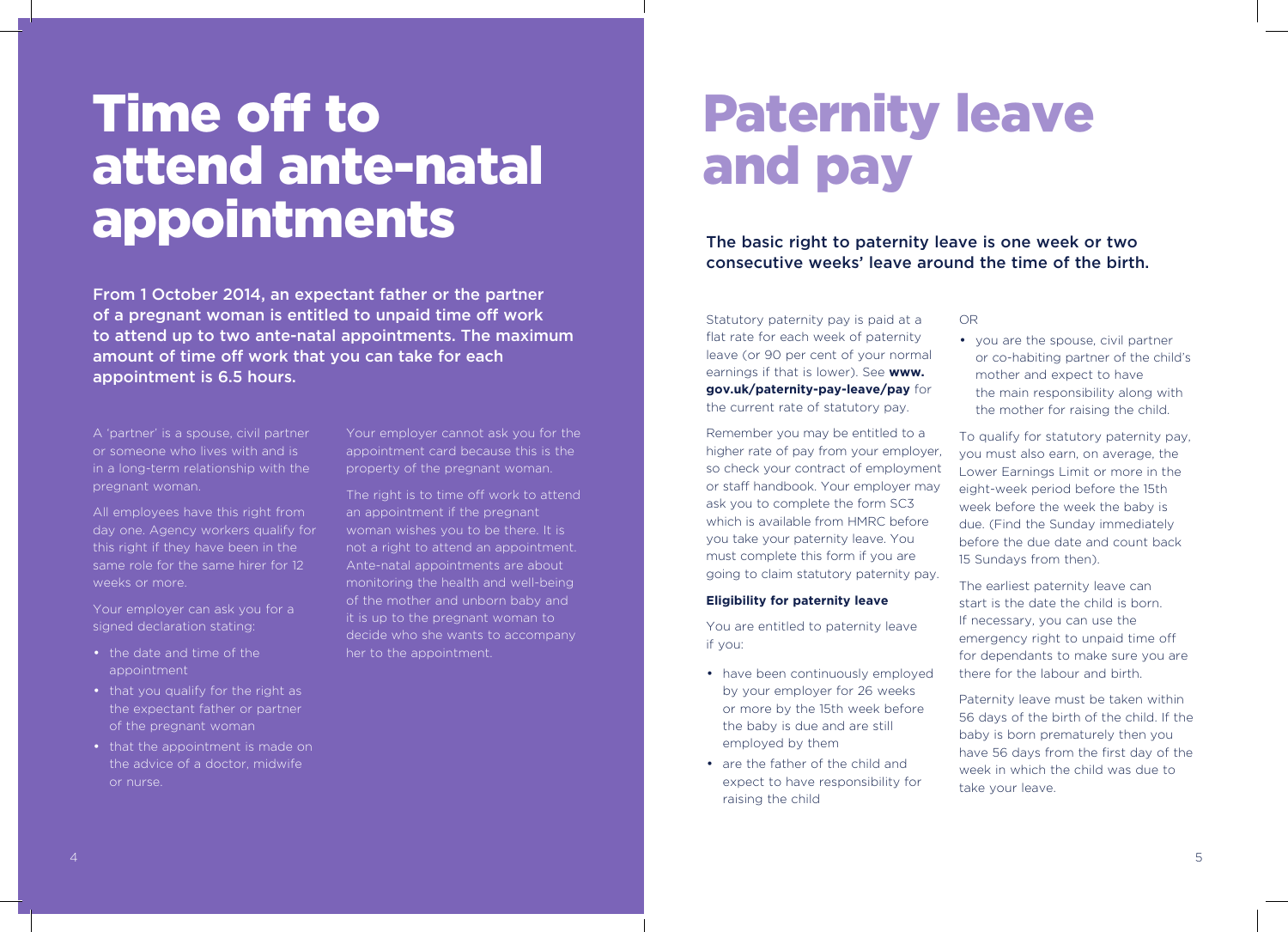#### **Notifying your employer**

If you intend to take paternity leave you have to give your employer notice that specifies:

- the expected week of childbirth
- the length of the leave that you intend to take (i.e. either one week or two weeks' leave)
- the date that you have chosen for your leave to begin.

You can choose one of the following dates for the leave to begin:

- the date the child is born
- a date falling a set number of days after the child is born
- a specified date which is after the first day of the expected week of birth.

You must give your employer notice of your paternity leave in or before the 15th week before the expected week of birth or if this is not possible as soon as is reasonably practicable. You can work out when this deadline is by counting back 15 Sundays from the Sunday immediately before the due date.

Once you have given your employer notice, you can change your mind provided you give them notice at least 28 days before the original start date or your new start date, whichever is soonest.

Once the child is born and, as soon as is reasonably practicable, you must let your employer know the date of birth. If you have asked for the leave to start on the day your child is born and you are at work that day then the leave will begin on the following day.

#### **During paternity leave**

All your terms and conditions (e.g. accrual of holidays, pension contributions, access to company car) continue as if you had not taken leave, except your right to receive your normal pay (you will receive paternity pay instead).

#### **Return to work**

You are entitled to return to the same job on the same terms and conditions as before you went away.

#### **Protection from detriment and dismissal**

Your employer must not subject you to any detriment or dismiss you because you have taken or intend to take paternity leave.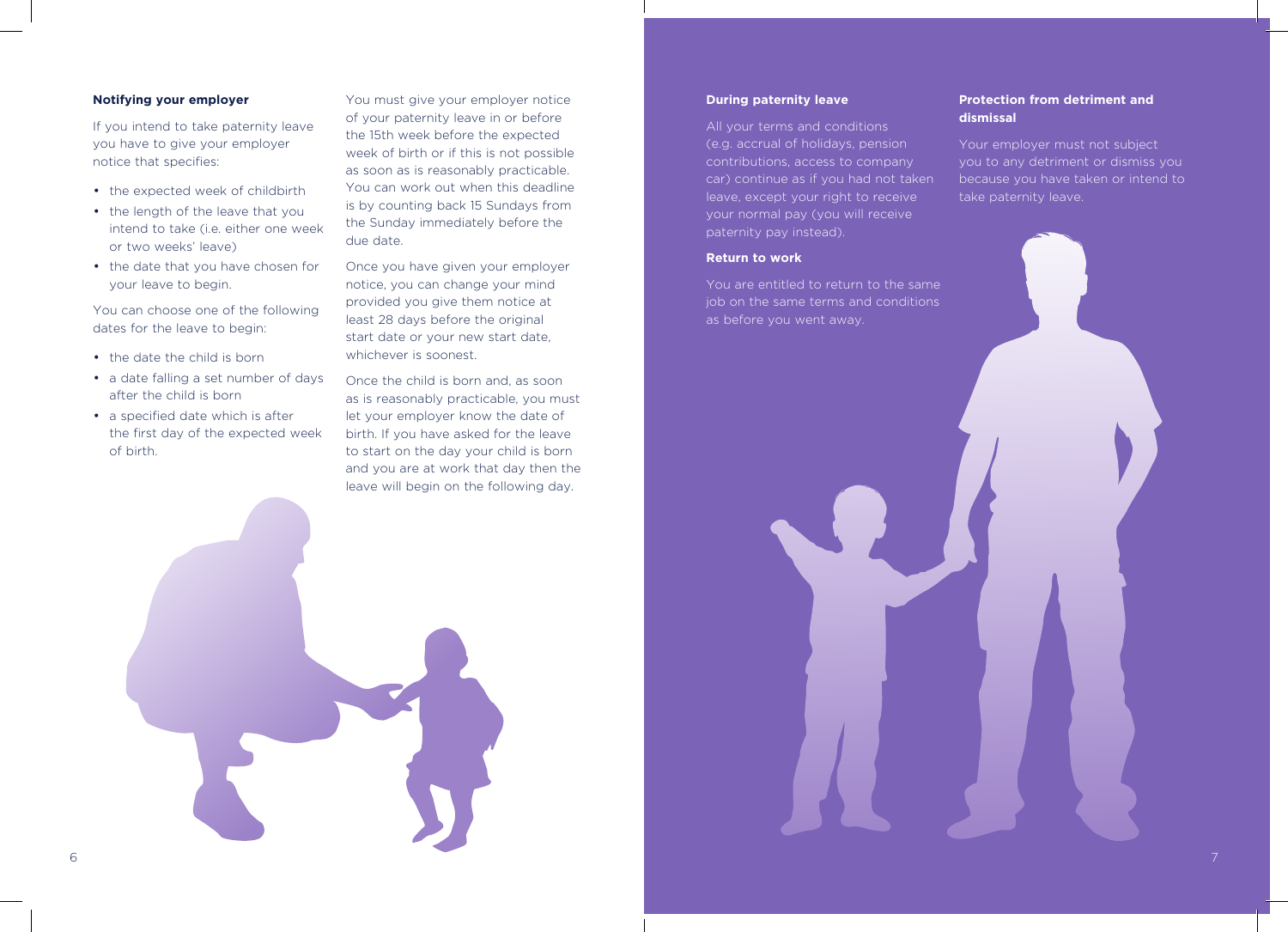## Shared Parental Leave and Pay

If you are expecting a child on or after 5 April 2015 you may be able to use Shared Parental Leave (SPL) to take more time off work in the first year to care for your child if your partner agrees to bring her maternity leave and pay to an early end. The maximum amount of leave that you could take is 50 weeks because your partner's entitlement to maternity leave is 52 weeks and two of those weeks are compulsory so cannot be converted into SPL. The maximum amount of pay you could claim is 37 weeks (39 weeks' Statutory Maternity Pay or Maternity Allowance minus the two compulsory weeks of maternity leave). ShPP is paid at the same flat rate (or 90 per cent of your normal earnings if that is lower) as statutory paternity pay.

#### **Partners and fathers**

If you are not the child's father but you are the mother's partner and share the main responsibility for caring for the child, then you may be entitled to SPL. A partner is someone who is the spouse or civil partner of the mother or someone

mother you may still be able to use SPL if you share the main responsibility for

For simplicity, this guide uses the term 'partner' only but it applies in the same way to separated fathers who share the main responsibility for raising the child.

#### **Eligibility for SPL and ShPP**

To be eligible for SPL:

- You must have been continuously employed by your current employer for at least 26 weeks by the 15th week before the expected week of birth and continue to be employed by them.
- You must have the main responsibility for caring for the child along with your partner.
- Your partner must be entitled to statutory maternity leave and/ or Statutory Maternity Pay (SMP) or Maternity Allowance (MA).
- She must have:
	- brought her maternity leave to an early end by returning to work or given notice to her employer that she intends to bring it to an early end; AND/OR
	- she must have given notice to her employer that she intends to bring her SMP or MA entitlement to an early end.

To qualify for ShPP, your average earnings must be equal to at least the Lower Earnings Limit in the eight weeks up to the 15th week before the expected week of birth. (You can take SPL without qualifying for or claiming ShPP).

If your partner gives her employer notice that she does not intend to use her full entitlement to maternity leave and pay, this is called a 'curtailment notice'. She must give this notice at least eight weeks before the date she wants her maternity leave and pay to come to an end.

You can't give your employer notice of your intention to take SPL until your partner has returned to work or given her employer a curtailment notice.

Your partner can give a curtailment notice to her employer before giving birth. For example, she could notify her employer before the start of her maternity leave that she intends to bring it to an end after 26 weeks. This would then create an entitlement to 26 weeks' SPL (52 minus 26 weeks) and 13 weeks' ShPP (39 minus 26 weeks). You could then notify your employer that you would like to take four weeks of SPL and ShPP straight after your two weeks' paternity leave so you can be at home with your partner and new baby for the first six weeks after birth. You may want to use some more of the remaining SPL and ShPP later in the year once your partner returns to work.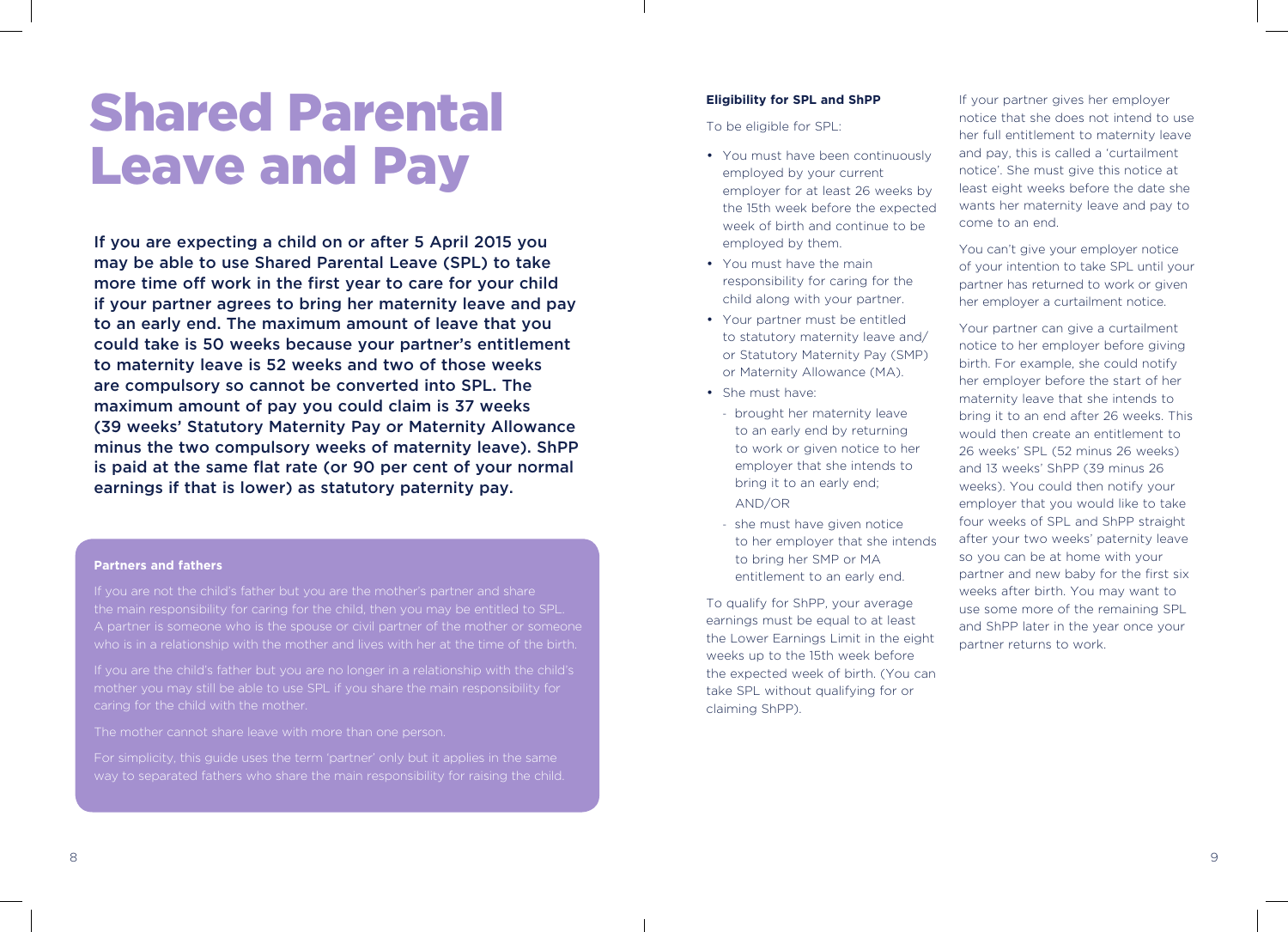#### **Some key points about SPL:**

- Your partner doesn't have to be an employee with an entitlement to maternity leave for you to qualify for SPL. She may be self-employed or an agency worker who has an entitlement to Statutory Maternity Pay or Maternity Allowance but not leave.
- Once your partner's maternity leave and pay have been brought to an end and converted into SPL and ShPP, it becomes a shared entitlement which either of you can use if you both meet the eligibility requirements for taking it.
- You can use SPL to be off work at the same time as your partner. You could both be off work on SPL or you could take some SPL while your partner is still on maternity leave.
- You can break up your SPL entitlement for example, you could take a month of SPL near the time of the birth and a second month of SPL once your partner returns to work.
- You can request a discontinuous pattern for taking SPL from your employer – for example, two weeks on, two weeks off – but your employer has the right to refuse such a request.
- You can take a maximum of three blocks of SPL unless your employer agrees to a discontinuous pattern of leave or agrees to accept more than three notices of leave.
- SPL cannot be taken in multiples of less than a week.
- SPL cannot be used after the child's first birthday.

#### **Notice of entitlement and intention to take SPL**

If you would like to use SPL, you must give your employer two kinds of notice. The first is a notice of your entitlement and intention to use SPL and the second is a 'booking notice' to book a period of SPL.

The first notice is not binding. It must be given to your employer at least eight weeks before you intend to take any SPL and ShPP. It basically lets your employer know that you qualify for SPL and ShPP and would like to use it.

You must include the following information in this notice:

- your name
- your partner's name
- the start and end dates of:
	- your partner's maternity leave
	- your partner's SMP or Maternity Allowance
- the total amount of SPL and ShPP that is available once your partner's maternity leave and pay comes to an end
- the child's expected week of birth and the actual date of birth
- how much SPL and ShPP you and your partner intend to take
- an indication of when you intend to take your SPL and ShPP.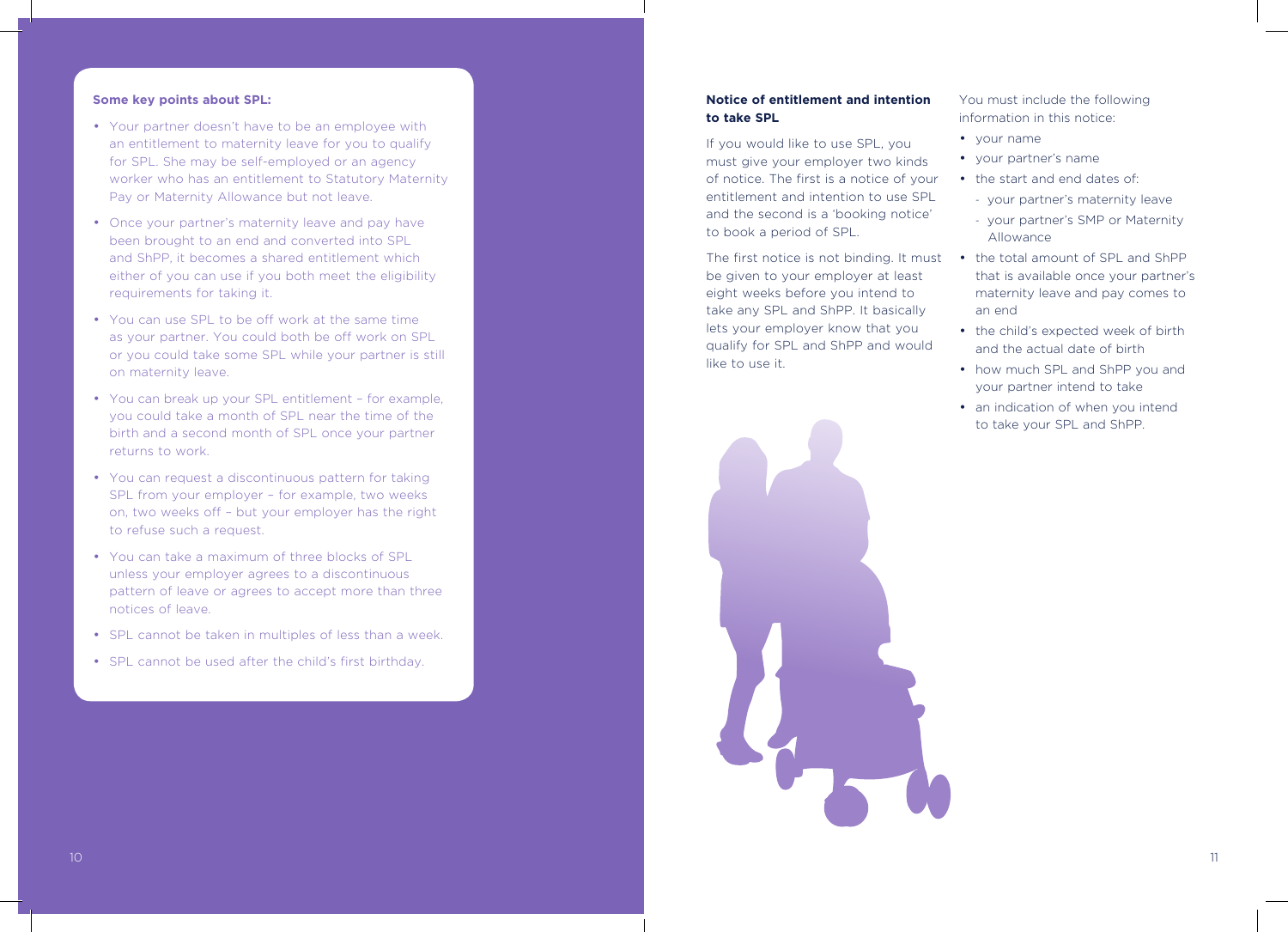You also need to give your employer a signed declaration that you meet the eligibility criteria for SPL and ShPP and that you will inform them if this is no longer the case.

Your employer will need a signed declaration from your partner too, which includes her name, address and national insurance number and states that she qualifies for maternity leave and/or SMP or MA. She must consent to the amount of SPL and ShPP you intend to claim. She must also give her consent to your employer processing her information.

Your employer can ask for a copy of your child's birth certificate and the name and address of your partner's employer. If your employer does ask for this information then you must give it to them within 14 days of the request. If the child has not yet been born or a certificate has not yet been issued then you need to provide the certificate within 14 days of birth or provide a signed declaration of the date and location of the birth. If your partner does not have an employer but qualifies for SMP or MA then you need to provide a signed declaration that she is not employed.

There is no limit on the number of times you can vary your non-binding notice of intention to take SPL.

#### **Booking notice for SPL**

Once you have given the notice of entitlement and intention to use SPL, you must give your employer a booking notice. This is a binding notice which tells them the start

and end dates of any period of SPL you plan to take. You can give a maximum of three booking notices (unless your employer agrees to accept more).

The booking notice must be given at least eight weeks before the intended start date of SPL. It can provide notice of the start and end dates of more than one period of SPL. If it does, it will be treated as a request for discontinuous leave which your employer can refuse. However, if it provides notice of just one period of SPL then the employer must grant it.

#### **Requests for discontinuous leave**

If you request discontinuous leave, within two weeks of receiving your booking notice, your employer can:

- agree to the periods of leave requested
- propose alternative dates for the periods of leave
- refuse the periods of leave without proposing alternative dates.

If your employer agrees to the requested leave or agrees alternative dates with you then you are entitled to take the leave. If alternative dates are agreed you need to give a new booking notice to your employer. It will not count towards your maximum of three notices.

If the employer refuses your request or does not respond to it within two weeks, then you are entitled to take the total amount of leave you requested in the booking notice as one continuous block. You can

choose a start date for this leave by giving notice of it within five days of the end of the two-week period. The start date you choose must be at least eight weeks after the date on which you gave your original notice. If you don't notify your employer of a start date, the leave must begin on the start date of the first period of leave you requested in your booking notice.

Alternatively, if you can't reach agreement with your employer, you can withdraw your original booking notice within 15 days of giving it. It will not then count towards your maximum of three notices and you can begin again.

#### **If you change your mind**

You can change your mind about a period of SPL but you must give your employer at least eight weeks' notice before both the date you were meant to start your leave and the new date you've chosen.

If you give notice that you want to vary a period of SPL that you've already booked, it will count towards the maximum of three notices you can give, unless the variation:

- withdraws a notice of discontinuous leave that your employer wouldn't agree to
- is because you originally requested discontinuous leave and your employer suggested alternative dates which you've agreed to
- is because your child was born earlier or later than the expected week of birth.

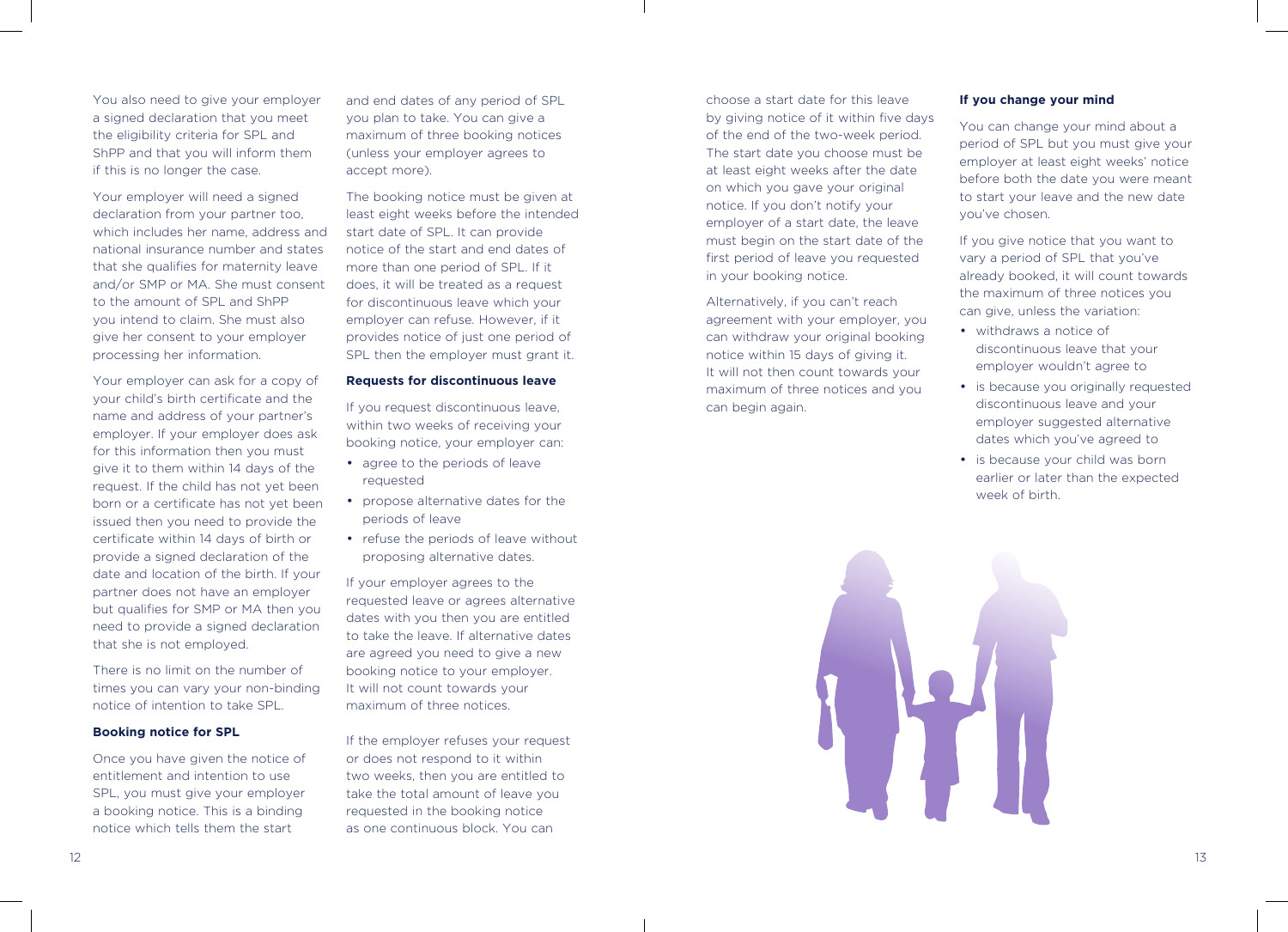#### **Shared Parental Leave In Touch days**

You can work for your employer during a period of SPL without bringing it to an end. These work days are known as 'Shared Parental Leave In Touch days' or SPLIT days. The maximum number of SPLIT days you can use is 20. This maximum applies to the whole period you are eligible to take SPL (i.e the 50 weeks after birth) rather than to each period of SPL that you take.

Your employer can't make you work during a period of SPL but you might find it beneficial to use SPLIT days, for example, to attend a training day or generally keep in touch.

There is no requirement for the SPLIT days to be paid at your normal rate of pay that is for you to agree with your employer. You can still be paid ShPP for the weeks you are working SPLIT days.

These days could be used to give you a period of part-time work. This might be useful if you want to trial a period of part-time work or you want to help with childcare when your partner returns to work. For example, you could take six weeks of SPL and agree with your employer that you will work three SPLIT days a week while on SPL. This would use 18 of your SPLIT days. If your employer agrees to pay your normal pay for SPLIT days and you are still receiving ShPP then it may make a period of part-time work more affordable.

Working during SPL does not extend your SPL entitlement. In the example given, you would still use up six weeks of your SPL entitlement even though you were actually working three days a week.

#### **Terms and conditions during SPL**

As with paternity leave all your terms and conditions continue, except your right to receive your normal wage or salary, and you are protected from detriment or dismissal because you have tried to take or have taken a period of SPL.

#### **Redundancy during SPL**

If your job becomes redundant while you are on SPL you have the right to be offered a suitable and appropriate alternative vacancy if one exists with your employer. This new post must have terms and conditions that are not substantially less favourable than your previous job.

#### **Returning to work after SPL**

If the total amount of SPL and paternity leave you have taken does not exceed 26 weeks you have the right to return to the same job with the same rights and terms and conditions.

If you have taken more than 26 weeks' SPL and paternity leave, in total, then you have the right to return to the same job unless that is not reasonably practicable, in which case you have the right to return to a similar job on terms and conditions that are not less favourable.

### Unpaid parental leave

As well as paternity leave which is restricted to the time of the birth and Shared Parental Leave which is restricted to the first year of a child's life, many working parents also qualify for unpaid parental leave.

If you are a father or have parental responsibility for a child and have at least a year's service with your current employer, you can take up to 18 weeks' unpaid parental leave to care for your child. The leave entitlement is per child. So if you have two children your total entitlement is 36 weeks.

From 5 April 2015, parental leave can be used up to the child's 18th birthday.

Under the basic right you have to take parental leave in blocks of one week or multiples of a week. If you do take less than a full week's leave, it will still count as a week and be deducted from your total entitlement. However, if your child is disabled or your employer has agreed to leave being taken in shorter periods, you may be able to take parental leave on a daily or shorter basis.

Under the basic right, you can't take more than four weeks' parental leave children the maximum amount would be eight weeks' leave a year). However, your employer may vary this.

To take parental leave, you must give your employer at least 21 days' notice. Your employer can postpone a period of parental leave that you have requested (unless it's to be taken around the time of the birth) if they believe it would unduly disrupt the business. However they must allow you to take the leave at an agreed date within six months of the start date you had requested.

If you've taken less than four consecutive weeks of parental leave you have the right to return to the same job. However, if you take more than four consecutive weeks, you have the right to return to the same job unless that is not reasonably practicable, in which case you have the right to return to a similar job on terms and conditions that are not less favourable.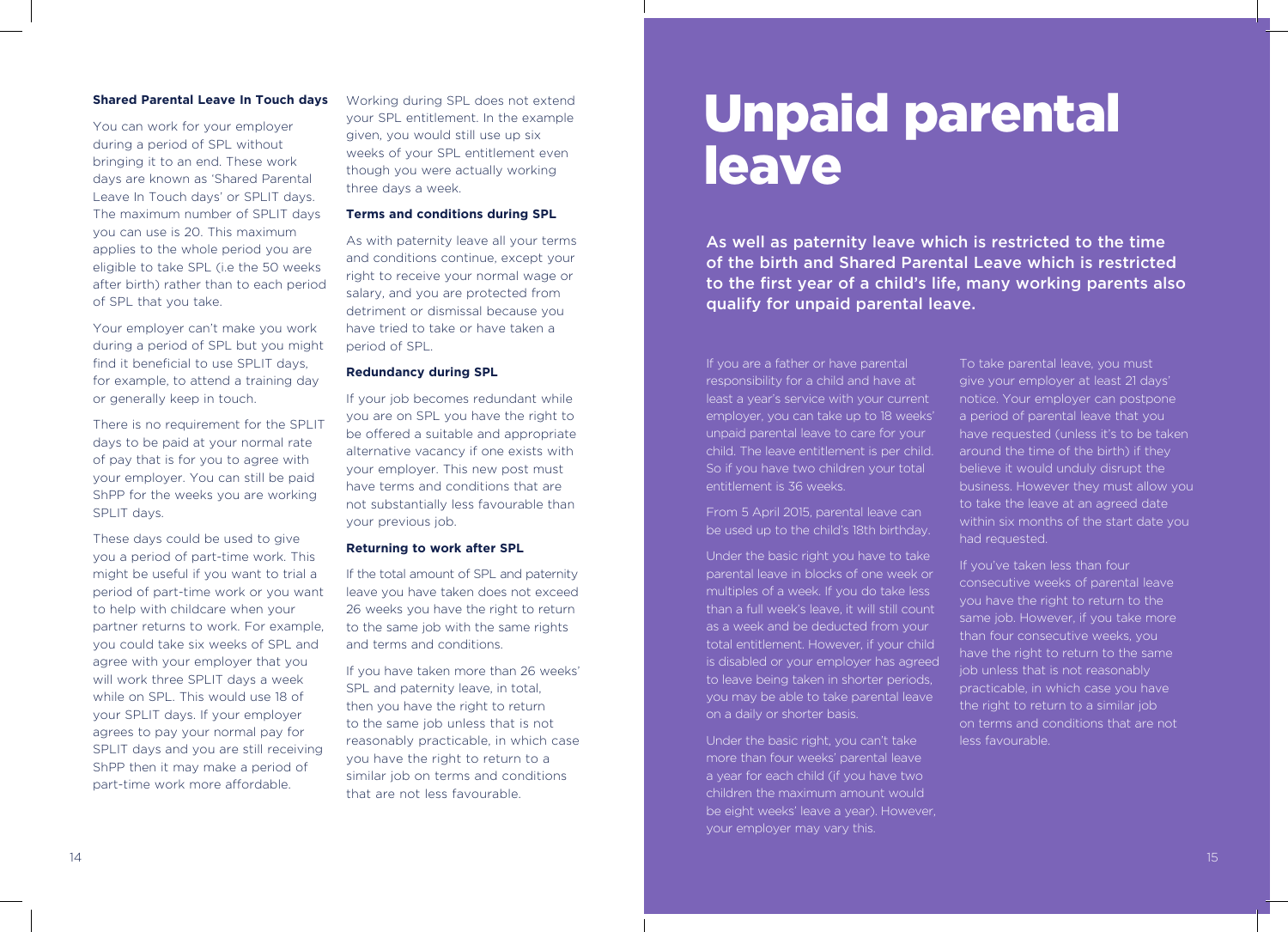## Right to request flexible working

As a father or a partner with responsibility for bringing up a child you may wish to reduce or vary your working hours to accommodate your childcare responsibilities.

All employees with 26 weeks or more service with their employer have the right to request flexible working. Your employer has a duty to consider a request reasonably.

A request must be in writing and must include:

- the date of the application, the change you are requesting and when you'd like it to begin
- what effect you think the change would have on your employer and how that could be dealt with
- a statement that it is a statutory request and if you have made a previous request the date you made that request on.

You can only make one statutory request a year.

Acas have a statutory code of practice which explains what an employer should do with a request. It says: they should arrange to discuss the request with you as soon as possible; they should allow you to be accompanied at a meeting by a colleague; they should inform you in

writing of their decision; and if they reject the request they should allow you to appeal that decision.

The employer must give you a final response within 12 weeks of receiving your initial request.

If your employer agrees to the request then it results in a permanent change in your contract. If you want to trial a period of flexible working or only want a temporary variation then you should make sure you agree this with your employer in writing.

Your employer can say no to your request for one of eight business reasons. They cover: additional costs; an inability to reorganise work; an inability to recruit additional staff; detrimental impact on quality, performance or customer service; insufficient work for the periods the employee proposes to work; and a planned structural change to the business.

If your employer rejects your request but they have granted similar requests from mothers then you might be able to claim sex discrimination.

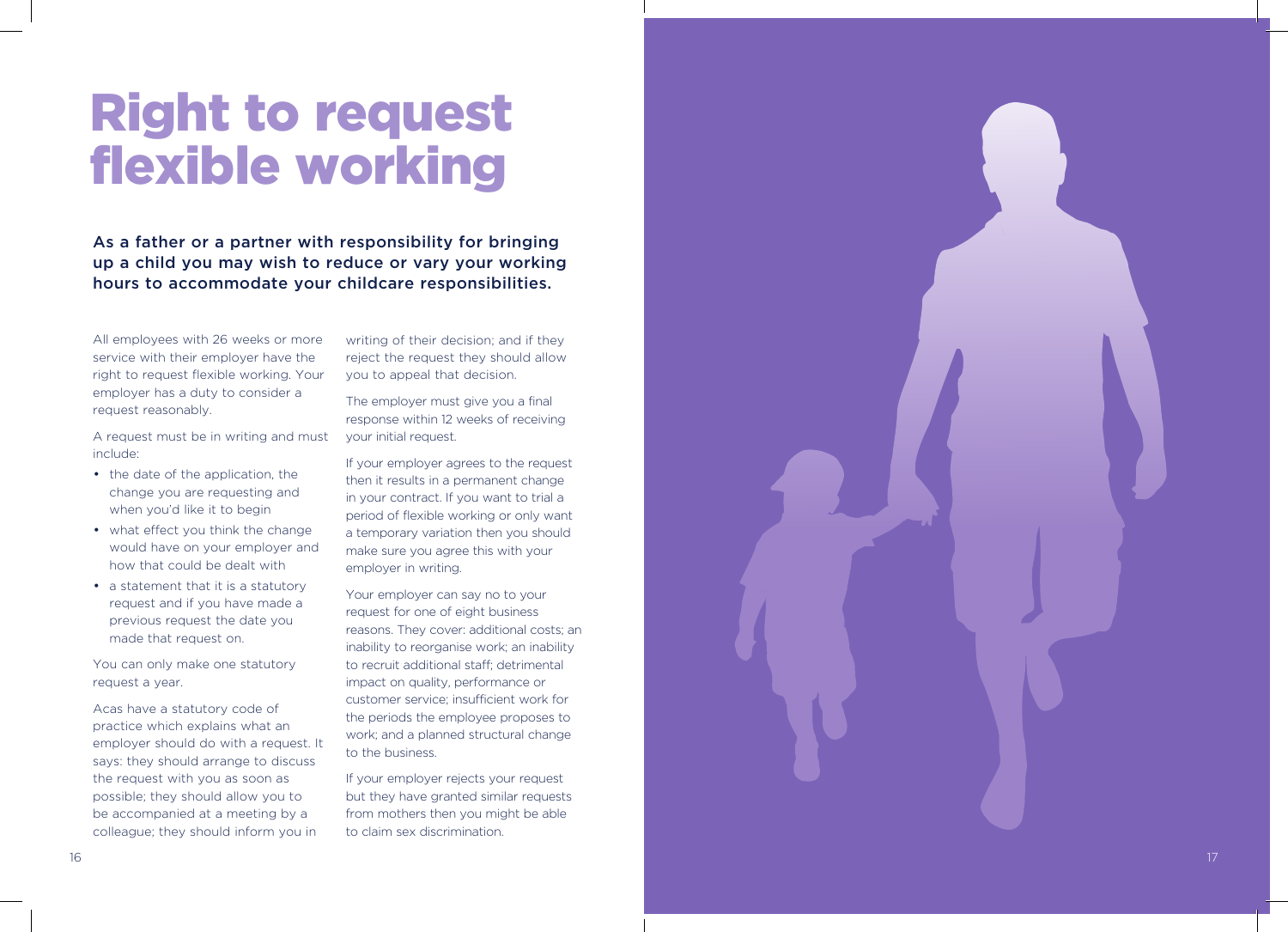## Emergency time off for dependants

As a working parent you have a statutory right to time off that could be used in the following circumstances:

- to help if a child falls ill or is injured
- to make arrangements to help care for a child who is ill or injured
- to deal with an unexpected breakdown in childcare
- to deal with an unexpected incident at school that involves your child.

The right is to a reasonable amount of time off to deal with the immediate crisis; for example, to put alternative childcare arrangements in place if your usual nursery or childminder can't look after your child.

You must tell your employer why you are off work as soon as possible. The time off doesn't have to be paid. However, your employer may agree to pay it or they may provide a certain amount of paid carer's leave or compassionate leave that can be used in these circumstances.

### Contacts

#### **Acas**

Acas National Euston Tower 286 Euston Road London NW1 3JJ Helpline: 08457 474747 www.acas.org.uk

#### **Working Families**

Cambridge House 1 Addington Square London SE5 0HF Tel: 020 7253 7243

Free legal helpline for low income families: **0300 012 0312 or email: advice@workingfamilies.org.uk**

**www.workingfamilies.org.uk Twitter: @workingfamUK**